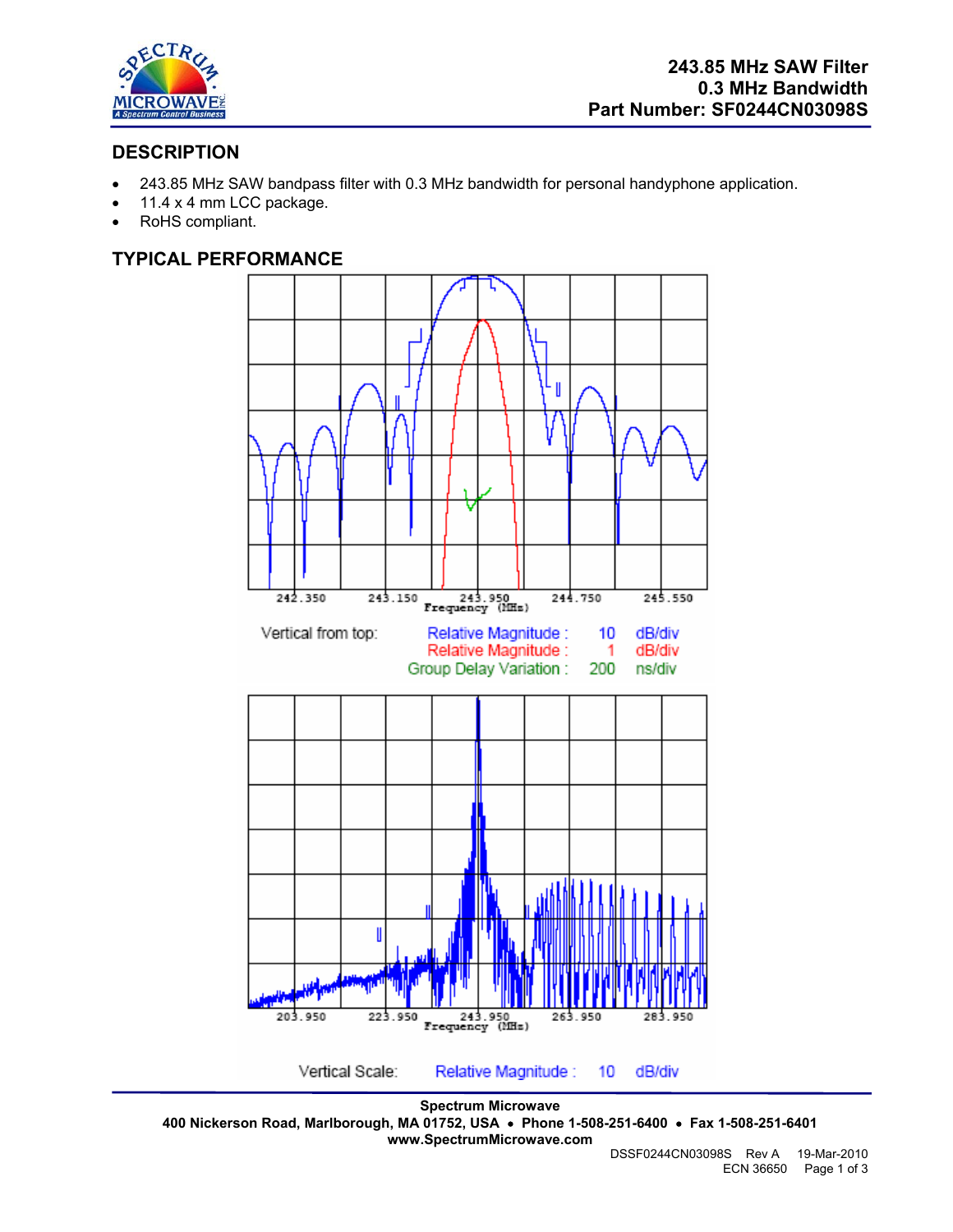

#### **SPECIFICATION**

| Parameter                                    | Min    | <b>Tvp</b> | <b>Max</b> | <b>Units</b> |
|----------------------------------------------|--------|------------|------------|--------------|
| Center Frequency (Fc) <sup>1</sup>           |        | 243.95     |            | <b>MHz</b>   |
| <b>Insertion Loss</b>                        |        | 3.8        | 5          | dB           |
| Lower 3 dB Frequency <sup>2</sup>            |        | 243.65     | 243.80     | <b>MHz</b>   |
| Upper 3 dB Frequency                         | 244.10 | 244.25     |            | <b>MHz</b>   |
| Passband Amplitude Variation (Fc+/-0.11 MHz) |        | 0.7        | 1          | dB p-p       |
| Group Delay Ripple (Fc+/-0.11 MHz)           |        | 110        | 600        | ns p-p       |
| Rejection (Fc-21.6 MHz) <sup>2</sup>         | 55     | 63         |            | dB           |
| Rejection (Fc+/-10.8 MHz) <sup>2</sup>       | 50     | 56         |            | dB           |
| Rejection (Fc+/-1.2 MHz) <sup>2</sup>        | 30     | 40         |            | dB           |
| Rejection (Fc-0.7 MHz)                       | 30     | 33         |            | dB           |
| Rejection (Fc+/-0.6 MHz) $^2$                | 25     | 29         |            | dB           |
| Rejection (Fc+/-0.5 MHz) <sup>2</sup>        | 15     | 16         |            | dB           |
| Rejection ( $Fc+0.7$ MHz) <sup>2</sup>       | 27     | 30         |            | dB           |
| <b>Absolute Delay</b>                        |        | 1.4        |            | us           |
| System Source and Load Impedance             |        | 50         |            | Ω            |
| <b>Ambient Temperature</b>                   |        | 25         |            | °C           |

Notes: 1. Fixed reference frequency.

2. All dB levels are defined relative to the insertion loss.

3. All electrical specifications apply across the full operating temperature range.

## **MAXIMUM RATINGS**

| Parameter                          |                          |    | IED. |        |
|------------------------------------|--------------------------|----|------|--------|
| Storage Temperature Range          | -40                      | 25 | 85   | $\sim$ |
| <b>Operating Temperature Range</b> | $-10$                    | 25 | 50   | $\sim$ |
| Input Power Level                  | $\overline{\phantom{a}}$ |    | 10   | dBm    |

### **MATCHING CIRCUIT**



Notes:

1. Recommend use of 5% tolerance matching components. Inductor Q=45.

2. Component values are for reference only and may change depending on board layout.

3. Insertion loss is adjusted by 6.2 dB at test to allow for the effect of Rs1 and Rs2.

**Spectrum Microwave 400 Nickerson Road, Marlborough, MA 01752, USA** • **Phone 1-508-251-6400** • **Fax 1-508-251-6401 www.SpectrumMicrowave.com**